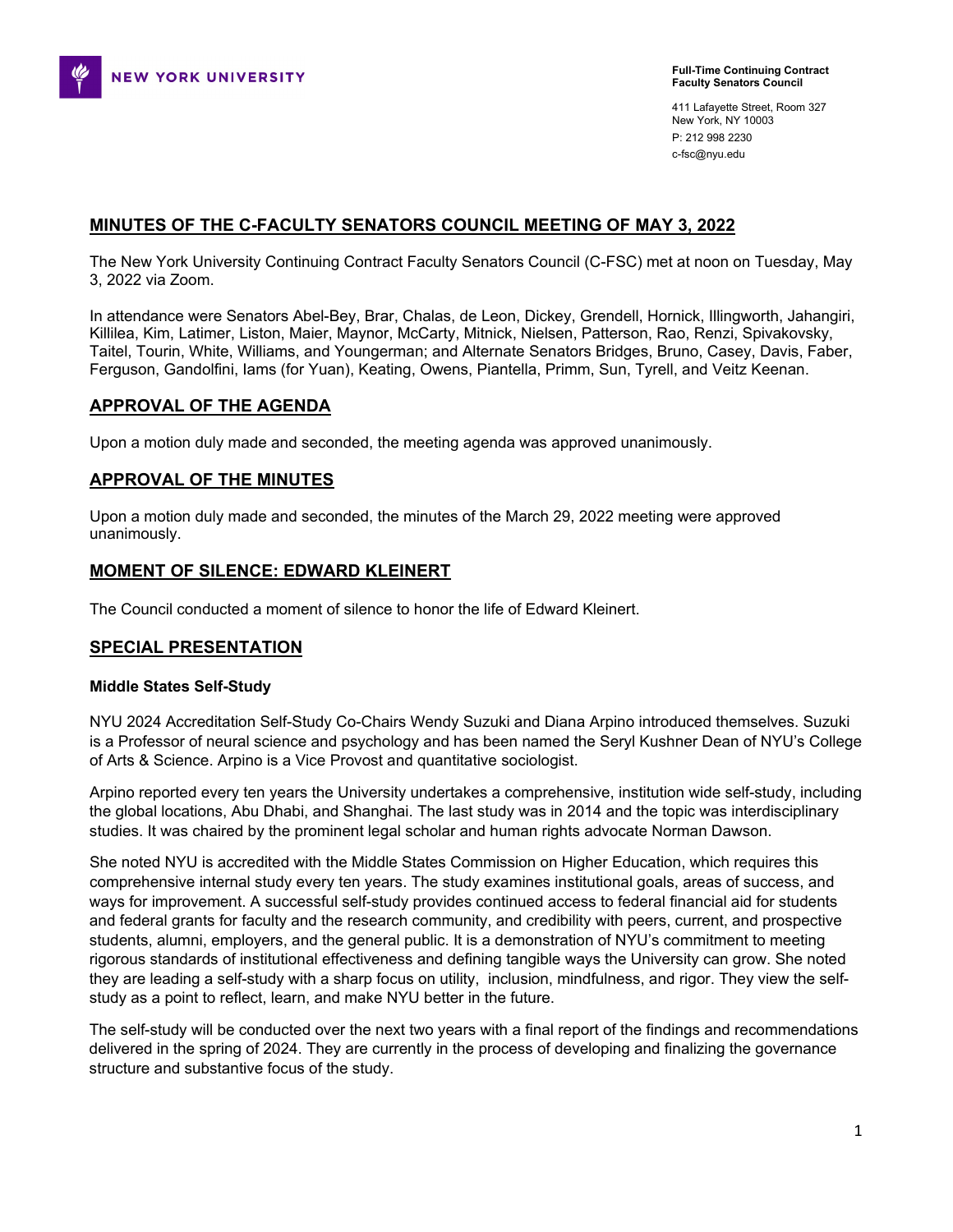Arpino noted that faculty are critical to the study's success. C-FSC representatives will serve on the self-study working groups, which are investigating specific research questions and will generate action-oriented recommendations. She noted they will also be seeking faculty perspective and feedback through forums.

Suzuki noted a focus of the study is how NYU can improve and map out that improvement over the next decade. They adopted the following priorities: 1) the broad university impact, addressing complex universal challenges, including diversity, equity, inclusion, sustainability, social impact, 2) transforming scholarly research across all disciplines, 3) excellence in education and excellence in the student experience, and 4) advancing global education.

They asked the Council to reflect on their vision for NYU ten years from now and respond in the chat. Council members' goals for NYU included: more seamlessly offering of courses across all schools, global sites, and portals; affordability; scholarship/financial support for all students; student diversity, particularly from underprivileged backgrounds; increased environmental sustainability of the physical campus; reduced reliance on adjunct and part-time faculty; greater opportunity for faculty to mentor students; integration and mobility between global sites; becoming a leader in social/climate education both within and outside the University; establishing a strong sense of community and identity throughout all sites and schools and integration among schools; and more support for non-traditional research among C-faculty, including sabbaticals.

# **SPECIAL PRESENTATION**

# **Letter of Support Concerning Mental Health Accommodations**

### *See attached Documents C and H.*

Ana Roudebush, Member of Student Government Assembly as Student Senator-at-Large for Mental Health, Eating Disorders/Disordered Eating, and Student-Athletes and Johnson Liu, Member of Student Government Assembly's Health and Wellness Committee presented on the resolution on implementation of mental health accommodation days for the general student body at NYU.

Liu provided statistics from the U.S. Center for Disease Control regarding mental health of different age groups and demographics, with varying educational levels, including respondent characteristics and prevalence of adverse mental health outcomes, substance abuse to cope with street or emotions related to the COVID-19 pandemic. In the age group of 18-24 years of age 49% had at least experienced anxiety disorders, 52% depressive, and at least 63% had the concurrent of both. For adverse consequences, at least 25% have begun to rely on substance dependency and either starting to use of substances or continuing to increase for substance use as well, and around 26% have suicidal thoughts, and around 75% reported as having one or more adverse mental health symptoms, as well as behavioral symptoms. See attached Document H.

Roudebush described their premise for mental health accommodations. They argue that mental health is a valid reason for absence in the workplace. FMLA does not acknowledge mental health at the moment, unless it is for a long term and diagnosed condition, for example, severe depression or nervous disorder, which requires proof of condition. This policy initiative would make it so that professors do not require proof verification or documentation if a student were to claim that they are struggling with mental health.

Roudebush noted the University does not make overarching mandates regarding absences, as different departments have different standards and requirements for absences. The implementation of this initiative would ensure a similar response from professors across departments and schools.

Throughout COVID, the University has told professors and their departments to be more lenient with absences surrounding health-related issues. In many instances, professors have allowed a certain number of days where students can be absent from lecture or recitation with no questions asked. However, there are still some professors who resist the idea that mental health is a legitimate issue for students.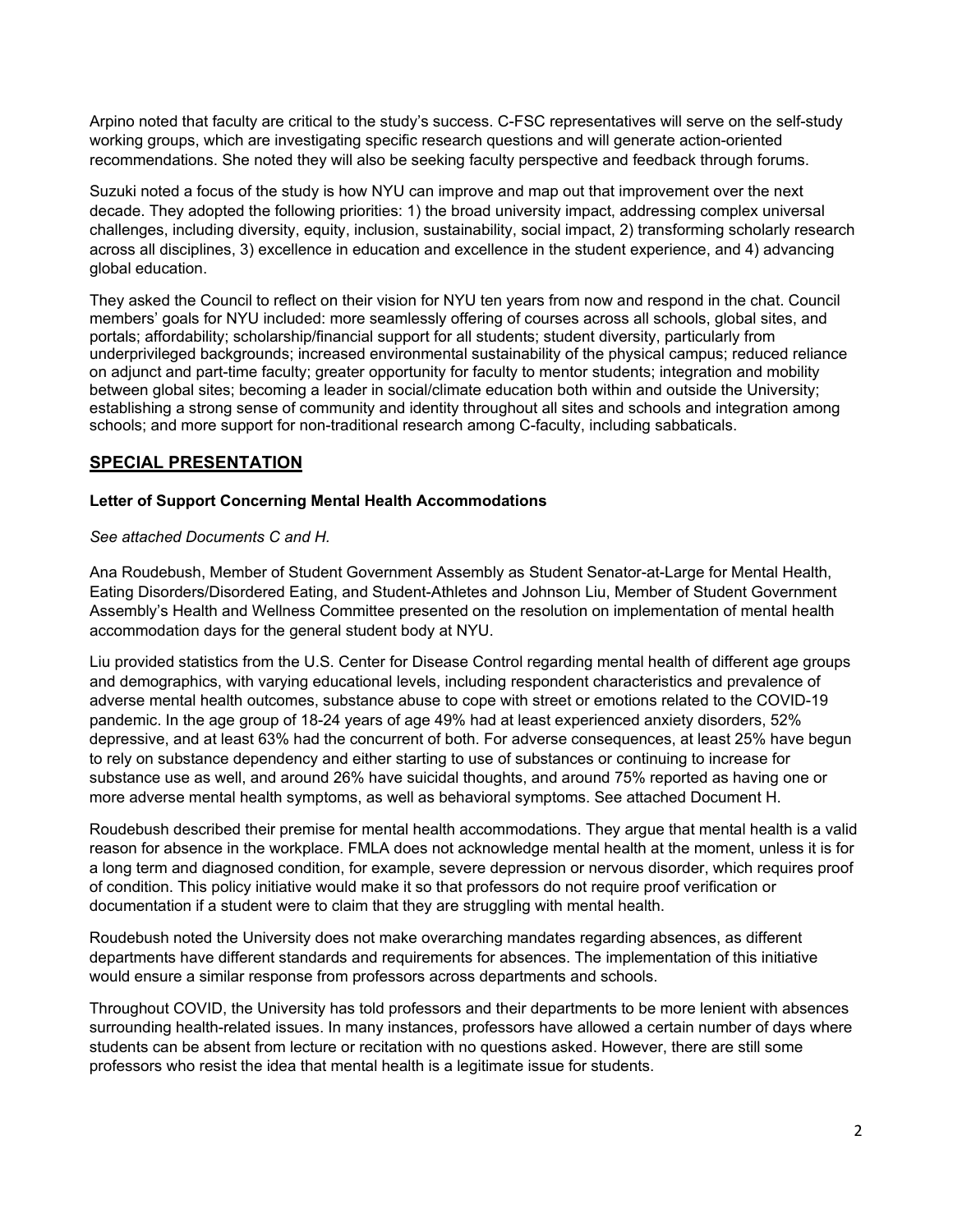Various states have weighed in on mental health days including Oregon, Utah, and Minnesota. New York state legislators have voiced their support for mental health accommodation for students.

Liu noted in term of higher education institutions, an example is the University of California-Berkeley slip days, which include 5 days per semester, allow students to submit assignments after due dates, and accommodate those who experience minor issues or scheduling conflicts. Slip days are not allowed when solutions or feedback are given that would provide an advantage to those who use them (i.e. exams).

Roudebush noted they gathered feedback from psychologists within NYU across various departments. A former student psychologist within the NYU Politics Department commented acquiring proof does not translate well in the realm of mental health and believed slip days are a great idea that can help preserve autonomy without compromising.

This initiative recognizes that every person deals with mental health, just as every person deals with physical health whether or not a person has a pre-existing or diagnosed condition. Students may have pre-existing mental health conditions, or they might struggle during a certain period of time.

They recognize that every student should take the opportunity to speak with a trained professional, but the initial response in a classroom setting and from trusted professors and TAs matters greatly. Students should not be required to provide proof of their condition or documentation that verifies their claim. Mental health is a sensitive topic that students may not wish to divulge.

Roudebush also mentioned an ad hoc committee for mental health accommodations. This would ensure that the conversation continues and they can keep working with Councils and the administration in the future on these issues.

Senators noted the concerns that in certain learning environments, student absenteeism has a profound impact on the mental health of students who are present. It was noted there is a need to find a way to both permit this kind of absenteeism but without costing the mental health of fellow students. He noted the importance this proposal take into account the variety of academic environments and collaborative learning spaces.

A Senator suggested refocusing the proposal on mental health being treated as a physical health condition. She also noted the proposal should distinguish between slip days and leaves of absence.

A Senator noted that faculty workload should be taken into account with missed days and the proposal might also include support for faculty supporting students.

### **PRESENTATION, DISCUSSION, AND VOTE**

#### **Proposed Safeguards for the Office of Equal Opportunity's Current Method of Investigating Alleged Violations of the University's Non-Discrimination Policy**

#### *See attached Document D.*

Personnel Policies and Contract Issues Committee Chair White noted this proposed resolution was developed following a specific case of an accusation of gender discrimination.

White listed the resolution's four recommended changes to the current method of investigating alleged violations of the university's non-discrimination policy: 1) all those accused of violating the university's non-discrimination policy shall be entitled to representation by an attorney or advocate whenever they appear before investigating officers; 2) anyone accused of violating the policy shall be entitled to a written statement from the university that specifies the words or conduct that are alleged to have violated the policy; 3) anyone accused of violating the policy shall be entitled to a written statement from the university of the evidence supporting the accusation, with no redactions other than those required to protect witnesses from retaliation; and 4) anyone accused of violating the policy shall be entitled to a written statement from the university of the reasoning by which the investigating officers have concluded that the accused has indeed violated the policy.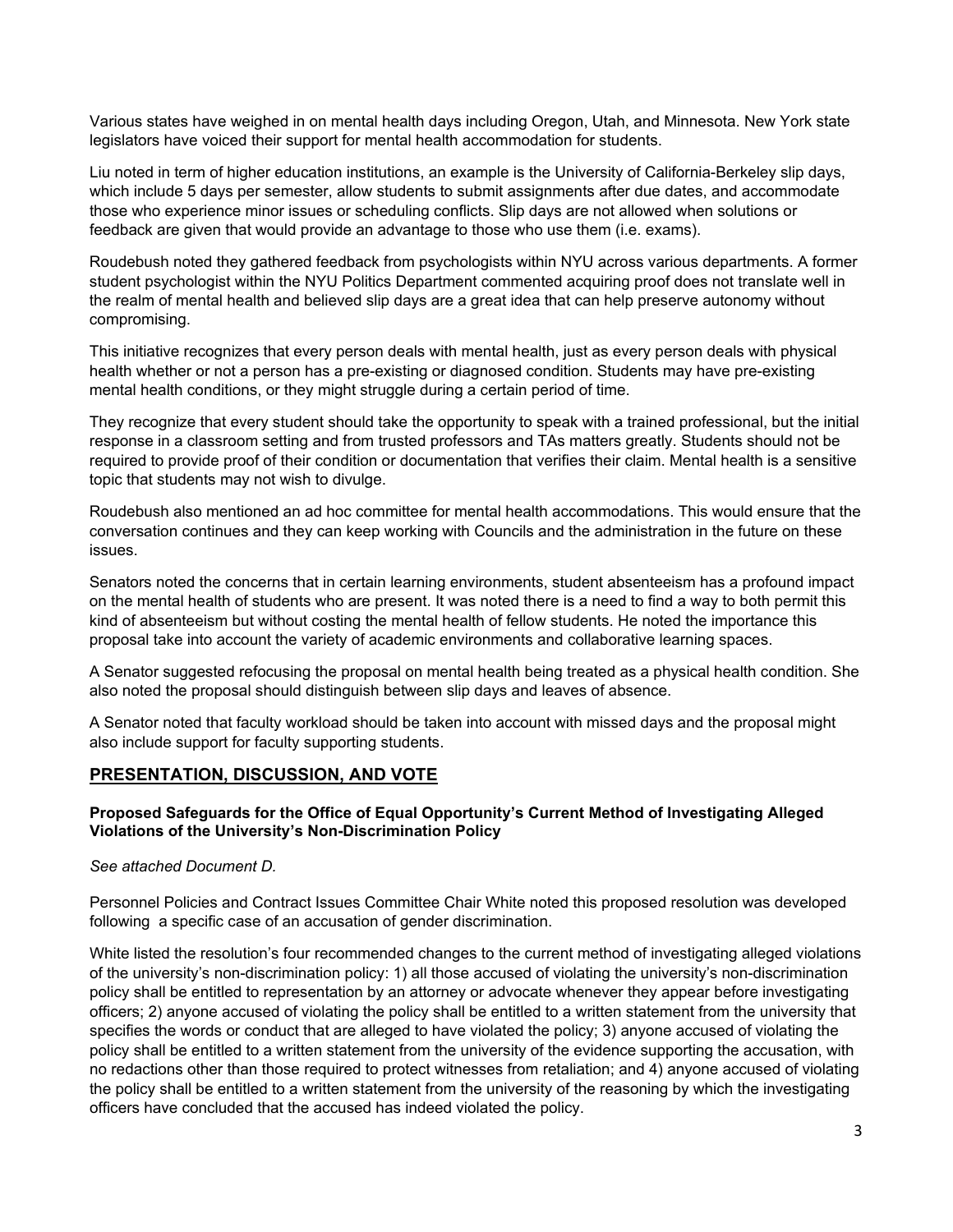A Senator suggested adding language to make clear this is only addressing the employee policy, not student policy.

A Senator suggested creating an ad hoc group of C-FSC and T-FSC representatives to work on revising these policies. He noted the T-FSC has raised important issues that need to be adequately addressed and a joint statement would be stronger.

White suggested first putting the resolution to a vote from the Council and then if approved, bringing a Council supported resolution to the T-FSC.

A Senator made a motion to commit the proposed resolution to a joint Committee for review. The motion was not seconded.

A Senator suggested an amendment to clarify that the university's non-discrimination policy applies to employees.

At the conclusion of the discussion, the following amendment to the motion was moved and seconded:

NOW, THEREFORE, BE IT RESOLVED that the C-FSC recommends changes to the current method of investigating alleged violations of the university's non-discrimination policy for employees, so as to provide safeguards against false or unsubstantiated accusations, and other miscarriages of justice, to wit:

The amendment was approved by vote of the Council. The amended resolution was approved by vote of the Council.

Youngerman noted the resolution will be communicated to the T-FSC Executive Committee and they will plan a joint meeting with the Office of Equal Opportunity to discuss.

### **PERSONNEL POLICIES & CONTRACT ISSUES:**

#### **NYU Libraries Continuing Contract Faculty Guidelines for Appointment, Evaluation, Reappointment, and Promotion**

#### *See attached Document F.*

Committee Chair White presented the recommendations of the Committee.

A Senator expressed concern that the document was distributed one day before the meeting without adequate time for review. Another Senator also expressed concern with lack of time to review the Stern document.

White noted the timing of the joint meeting caused the delay in finalizing the document and its distribution one day prior to the meeting.

A motion to table the recommendations regarding the NYU Libraries Continuing Contract Faculty Guidelines for Appointment, Evaluation, Reappointment, and Promotion was moved and seconded. The motion to table was passed by vote of the Council.

#### **NYU Stern Continuing Contract Faculty Guidelines for Appointment, Evaluation, Reappointment, and Promotion**

#### *See attached Document G.*

A motion to table the recommendations regarding the NYU Stern Continuing Contract Faculty Guidelines for Appointment, Evaluation, Reappointment, and Promotion was moved and seconded. The motion to table was passed by vote of the Council.